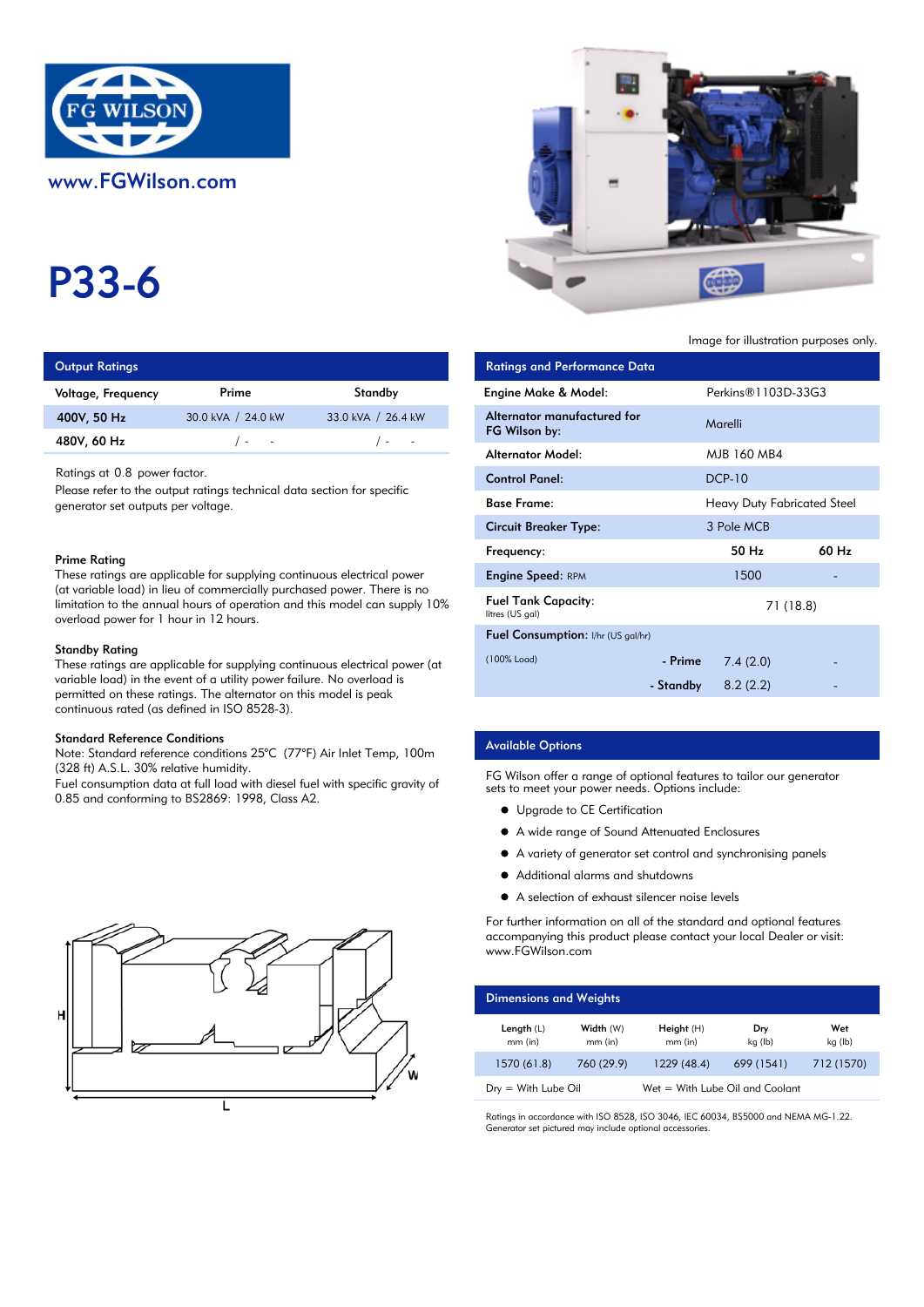| <b>Engine Technical Data</b>                                      |       |                            | <b>Air Systems</b>               |
|-------------------------------------------------------------------|-------|----------------------------|----------------------------------|
| No. of Cylinders / Alignment:                                     |       | 3 / In Line                | Air Filter Ty                    |
| Cycle:                                                            |       | 4 Stroke                   | Combustion                       |
| Bore / Stroke: mm (in)                                            |       | 105.0 (4.1)/127.0 (5.0)    |                                  |
| Induction:                                                        |       | <b>Naturally Aspirated</b> |                                  |
| Cooling Method:                                                   |       | Water                      | Max. Comb<br><b>Restriction:</b> |
| <b>Governing Type:</b>                                            |       | Mechanical                 |                                  |
| <b>Governing Class:</b>                                           |       | ISO 8528 G2                |                                  |
| <b>Compression Ratio:</b>                                         |       | 19.25:1                    | <b>Cooling Sys</b>               |
| Displacement:  (cu. in)                                           |       | 3.3(201.4)                 | <b>Cooling Sys</b>               |
| <b>Moment of Inertia:</b> kg m <sup>2</sup> (lb/in <sup>2</sup> ) |       | 1.14(3896)                 | Water Pum                        |
| <b>Engine Electrical System:</b>                                  |       |                            | <b>Heat Reject</b>               |
| - Voltage / Ground                                                |       | 12/Negative                | kW (Btu/min)                     |
| - Battery Charger Amps                                            |       | 65                         |                                  |
| Weight: kg (lb)                                                   | - Dry | 329 (725)                  | <b>Heat Radia</b>                |
|                                                                   | - Wet | 343 (756)                  | kW (Btu/min)                     |

| <b>Air Systems</b>                                                 | 50 Hz               | 60 Hz |
|--------------------------------------------------------------------|---------------------|-------|
| Air Filter Type:                                                   | Replaceable Element |       |
| <b>Combustion Air Flow:</b> $m^3/m$ in (cfm)                       |                     |       |
| - Prime                                                            | 2.1(75)             |       |
| - Standby                                                          | 2.2(76)             |       |
| Max. Combustion Air Intake<br><b>Restriction:</b> kPa (in $H_2O$ ) | 6.6(26.5)           |       |

| 19.25:1        | <b>Cooling System</b>                                                     |           | 50 Hz       | 60 Hz       |  |
|----------------|---------------------------------------------------------------------------|-----------|-------------|-------------|--|
| 3.3(201.4)     | Cooling System Capacity: I (US gal)                                       |           | 10.2(2.7)   |             |  |
| 1.14(3896)     | <b>Water Pump Type:</b>                                                   |           |             | Centrifugal |  |
|                | Heat Rejected to Water & Lube Oil:                                        |           |             |             |  |
| 12/Negative    | kW (Btu/min)                                                              | - Prime   | 21.3(1211)  |             |  |
| 65             |                                                                           | - Standby | 23.9 (1359) |             |  |
| 329 (725)      | <b>Heat Radiation to Room:</b> Heat radiated from engine and alternator   |           |             |             |  |
| 343 (756)      | kW (Btu/min)                                                              | - Prime   | 7.6(432)    |             |  |
|                |                                                                           | - Standby | 8.8(500)    |             |  |
|                | Radiator Fan Load: kW (hp)                                                |           | 0.3(0.4)    |             |  |
| 50 Hz<br>60 Hz | Radiator Cooling Airflow: m <sup>3</sup> /min (cfm)                       |           | 58.2 (2055) |             |  |
| 1500           | <b>External Restriction to</b><br><b>Cooling Airflow:</b> Pa (in $H_2O$ ) |           | 125(0.5)    |             |  |

Designed to operate in ambient conditions up to 50°C (122°F).

Contact your local FG Wilson Dealer for power ratings at specific site conditions.

| <b>Lubrication System</b>      |                      |
|--------------------------------|----------------------|
| Oil Filter Type:               | Spin-On, Full Flow   |
| Total Oil Capacity: I (US gal) | 8.3(2.2)             |
| Oil Pan: $1(US gal)$           | 7.8(2.1)             |
| Oil Type:                      | API CG4 / CH4 15W-40 |
| Oil Cooling Method:            | Water                |

| <b>Exhaust System</b>                           | 50 Hz      | $60$ Hz |
|-------------------------------------------------|------------|---------|
| Maximum Allowable Back Pressure:<br>kPa (in Hg) | 15.0(4.4)  |         |
| <b>Exhaust Gas Flow:</b> $m^3/m$ in (cfm)       |            |         |
| - Prime                                         | 5.3(185)   |         |
| - Standby                                       | 5.5 (194)  |         |
| Exhaust Gas Temperature: °C (°F)                |            |         |
| - Prime                                         | 515 (959)  |         |
| - Standby                                       | 570 (1058) |         |
|                                                 |            |         |

| Performance                 |           | 50 Hz         | 60 Hz                    |
|-----------------------------|-----------|---------------|--------------------------|
| <b>Engine Speed:</b> rpm    |           | 1500          |                          |
| Gross Engine Power: kW (hp) |           |               |                          |
|                             | - Prime   | 29.7 (40.0)   |                          |
|                             | - Standby | 33.0(44.0)    |                          |
| <b>BMEP:</b> $kPa$ (psi)    |           |               |                          |
|                             | - Prime   | 721.0 (104.5) | $\overline{\phantom{0}}$ |
|                             | - Standby | 800.0 (116.1) | $\overline{\phantom{0}}$ |
|                             |           |               |                          |

|                                    | <b>Fuel System</b> |          |                     |                            |          |  |
|------------------------------------|--------------------|----------|---------------------|----------------------------|----------|--|
| <b>Fuel Filter Type:</b>           |                    |          | Replaceable Element |                            |          |  |
| Recommended Fuel:                  |                    |          |                     | Class A2 Diesel or BSEN590 |          |  |
| Fuel Consumption: I/hr (US gal/hr) |                    |          |                     |                            |          |  |
|                                    |                    | 110%     | 100%                | 75%                        | 50%      |  |
|                                    |                    |          |                     |                            |          |  |
|                                    | Prime              | Load     | Load                | Load                       | Load     |  |
|                                    | 50 Hz              | 8.2(2.2) | 7.4(2.0)            | 5.7(1.5)                   | 4.0(1.1) |  |
|                                    | 60 Hz              |          |                     |                            |          |  |
|                                    |                    |          |                     |                            |          |  |

| <b>Standby</b> | Load:                    | Load                     | Load                     |
|----------------|--------------------------|--------------------------|--------------------------|
| 50 Hz          | 8.2(2.2)                 | 6.2(1.6)                 | 4.3(1.1)                 |
| 60 Hz          | $\overline{\phantom{a}}$ | $\overline{\phantom{0}}$ | $\overline{\phantom{0}}$ |

(Based on diesel fuel with a specific gravity of 0.85 and conforming to BS2869, Class A2)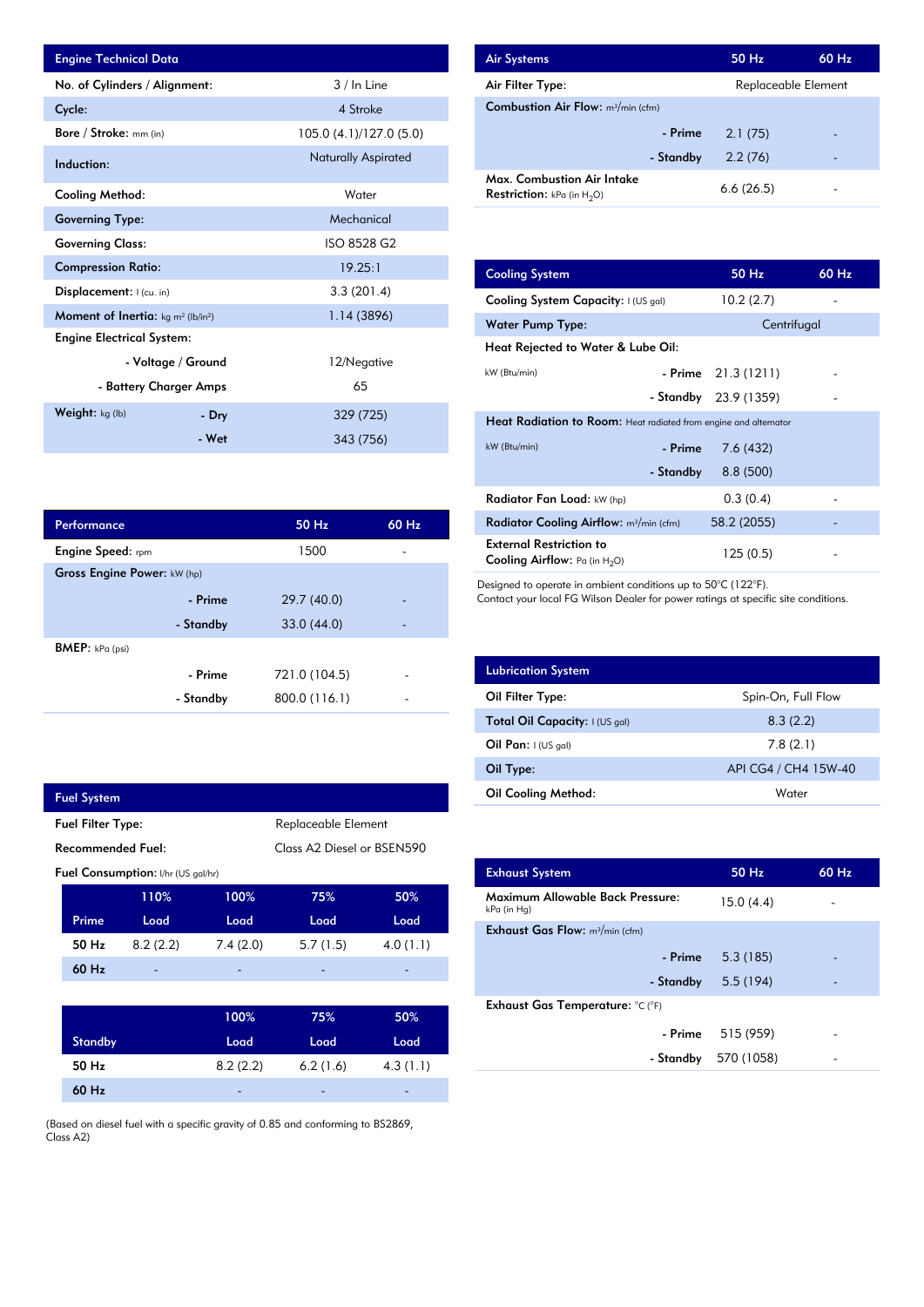| <b>Alternator Physical Data</b>   |                  |
|-----------------------------------|------------------|
| Manufactured for FG Wilson by:    | Marelli          |
| Model:                            | MJB 160 MB4      |
| No. of Bearings:                  |                  |
| <b>Insulation Class:</b>          | н                |
| <b>Winding Pitch Code:</b>        | $2/3 - M0$       |
| Wires:                            | 12               |
| <b>Ingress Protection Rating:</b> | IP <sub>23</sub> |
| <b>Excitation System:</b>         | <b>SHUNT</b>     |
| <b>AVR Model:</b>                 | Mark V           |

| <b>Alternator Operating Data</b>          |                                                          |  |  |  |  |  |  |  |
|-------------------------------------------|----------------------------------------------------------|--|--|--|--|--|--|--|
| Overspeed: rpm                            | 2250                                                     |  |  |  |  |  |  |  |
| <b>Voltage Regulation:</b> (Steady state) | $+/- 1.0%$                                               |  |  |  |  |  |  |  |
| Wave Form NEMA $=$ TIF:                   | 50                                                       |  |  |  |  |  |  |  |
| Wave Form IEC $=$ THF:                    | 2.0%                                                     |  |  |  |  |  |  |  |
| <b>Total Harmonic content LL/LN:</b>      | 2.0%                                                     |  |  |  |  |  |  |  |
| Radio Interference:                       | Suppression is in line with European<br>Standard EN55011 |  |  |  |  |  |  |  |
| <b>Radiant Heat:</b> kW (Btu/min)         |                                                          |  |  |  |  |  |  |  |
| - 50 Hz                                   | 3.8(216)                                                 |  |  |  |  |  |  |  |
| - 60 Hz                                   |                                                          |  |  |  |  |  |  |  |

| Alternator<br>Performance Data:           | 50 Hz    |          |                          |  | 60 Hz |
|-------------------------------------------|----------|----------|--------------------------|--|-------|
| Data Item                                 | 415/240V | 400/230V | 380/220V                 |  |       |
| <b>Motor Starting</b><br>Capability* kVA  | 45       | 45       | 38                       |  |       |
| <b>Short Circuit</b><br><b>Capacity %</b> |          | $\equiv$ | $\overline{\phantom{a}}$ |  |       |
| <b>Reactances: Per Unit</b>               |          |          |                          |  |       |
| Xd                                        | 2.390    | 2.570    | 2.840                    |  |       |
| X'd                                       | 0.220    | 0.230    | 0.260                    |  |       |
| $X^{\mathrm{H}}$ d                        | 0.093    | 0.100    | 0.111                    |  |       |

Reactances shown are applicable to prime ratings.

\*Based on 30% voltage dip at 0 power factor.

| Output Ratings Technical Data 50 Hz |                |                   |                 |          | Output Ratings Technical Data 60 Hz |         |            |        |            |          |  |
|-------------------------------------|----------------|-------------------|-----------------|----------|-------------------------------------|---------|------------|--------|------------|----------|--|
| Voltage                             |                |                   | Prime:          | Standby: |                                     | Voltage |            | Prime: |            | Standby: |  |
|                                     |                | kVA               | kW              | kVA      | kW                                  |         | <b>kVA</b> | kW     | <b>kVA</b> | kW       |  |
| $\vee$<br>$\mathsf{O}$              | $\overline{4}$ |                   | 20.0 5 1 4 24.0 | 33.0     | 4.62                                |         |            |        |            |          |  |
| $V$ 0                               |                | 3 20.0 0 0 4 24.0 |                 | 33.0     | 4.62                                |         |            |        |            |          |  |
| 380/220V                            |                |                   | 0.0324.0        | 33.0     | 4.62                                |         |            |        |            |          |  |
|                                     |                |                   |                 |          |                                     |         |            |        |            |          |  |
|                                     |                |                   |                 |          |                                     |         |            |        |            |          |  |
|                                     |                |                   |                 |          |                                     |         |            |        |            |          |  |
|                                     |                |                   |                 |          |                                     |         |            |        |            |          |  |
|                                     |                |                   |                 |          |                                     |         |            |        |            |          |  |
|                                     |                |                   |                 |          |                                     |         |            |        |            |          |  |
|                                     |                |                   |                 |          |                                     |         |            |        |            |          |  |
|                                     |                |                   |                 |          |                                     |         |            |        |            |          |  |
|                                     |                |                   |                 |          |                                     |         |            |        |            |          |  |